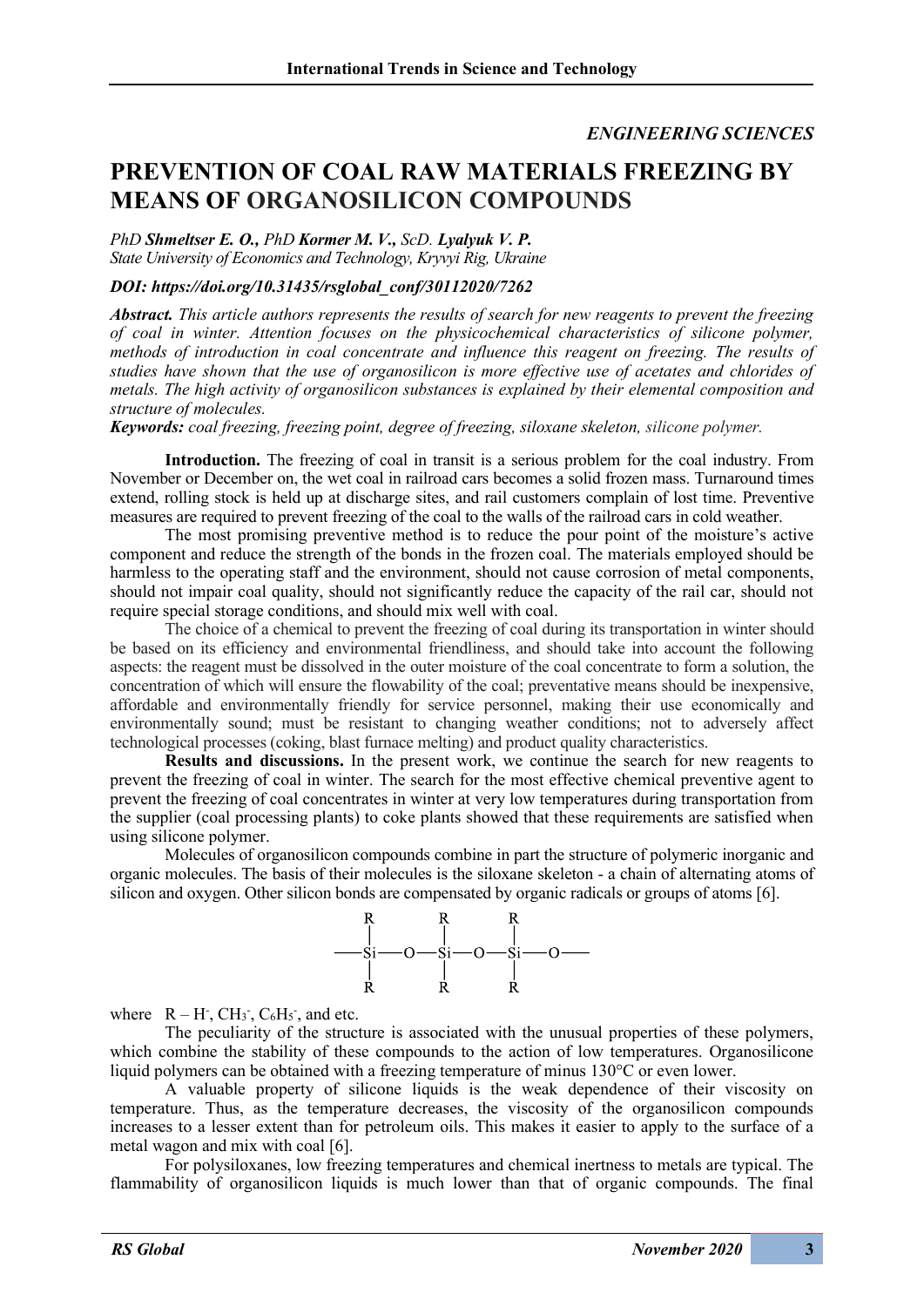combustion products are carbon dioxide, water and silica as a fine powder. Polysiloxane fluids do not irritate the skin and eyes.

Thus, the most valuable technical properties of organosilicon liquids are determined by their physical and chemical properties: low pour point (minus 70 to minus 140 °C), low viscosity dependence on temperature (multiplicity of viscosity change is 5-10 times in the interval temperature temps from - 50 to + 50 °C) [6].

Emulsions of silicone polymers are stable structures of the type «oil in water». Due to the fact that it is practically more convenient to use aqueous emulsions of silicone liquids instead of their solutions in organic solvents, the industry produces 30-70% silicone emulsions. These emulsions are easily diluted with water and used in 5-10% concentration. In commercial form, the emulsions are a white mass of creamy consistency.

Molecules of organosilicon compounds contain an oxygen atom, so the electron density at oxygen atoms is localized. As a result, the reagents can specifically interact with the sorption-active centers of the coal surface bearing a positive charge (protonated hydrogen atoms of phenolic, carboxyl groups in macromolecules of organic mass of coal) according to the scheme:

$$
{}_{(CH_3)_3Si \rightarrow Q^{\delta^-} - R \rightarrow O^{\delta^-} - Si(CH_3)_3}^{H^{\delta^+}}
$$

where  $R - alkyl$  radical.

Molecules of oxygen-containing organosilicon compounds also contain hydrocarbon radicals that can interact with the apolar centers of the coal surface due to Van der Waals intermolecular forces. Therefore, when adsorbed on the coal surface, molecules of organosilicon exhibit both specific (hydrogen bonds) and universal nonspecific intermolecular forces of interaction with positive parts of the coal surface. This determines their high adsorption on the coal surface.

If the solution or emulsion is mixed with coal, these atoms or groups are reacted with the organic mass of the coal and water hydrate. Organosilicone bonds - Si -  $\overline{O}$  - Si -  $\overline{O}$  -, which provide physical and chemical interaction with the coal facing the surface, and organogenic groups framing the silicon atom in the opposite direction - outwards. The orientation of organosilicon bonds and hydrocarbon radicals when applied to the surface can be schematically represented Fig.1.



*Fig.1. Orientation of organosilicon bonds and hydrocarbon radicals on the coal surface*

Organosilicon compounds, when applied to a coal surface, react with water approximately molecule to molecule. The films of organosilicon compounds are very thin. The thickness of the film, which is calculated by the material flow and film weight, assuming that its density is equal to one, is 0.1⋅10⋅<sup>6</sup>-2.5⋅10<sup>-5</sup>. The film on the surface is invisible, does not wear away when rubbed, does not wash off with water, is stable over a wide temperature range (from  $-200$  to  $+300$  °C). Polymeric silicones on the surface of coal, even in small quantities, provide a great water repellent effect.

For the experiment, a sample of coal weighing 500 g was taken, the moisture content of the coal was 12%, the size class was 0-3 mm. The coals were carefully treated with an emulsion. Next, the processed coal was loaded into a metal tank with a diameter of 50 mm, height 50 mm, without bottom and cover. This metal container was placed in the freezer and kept at a predetermined temperature for 24 hours. Then the tank was turned over, and the coal that was poured was weighed. The degree of freezing was thus determined. The study used an organosilicon fluid GKZh-94, which is a colorless slightly yellow liquid. Density - 0,996-1,003 g/cm<sup>3</sup>; freezing temperature -50 °C; pH not less than 6. In water it is insoluble, but well forms an emulsion, corrosion inactive, does not emit harmful vapors and gases, weatherproof.

The organosilicon additive was used as 5 and 10% aqueous emulsions. The emulsion was thoroughly stirred with charcoal for 3-5 minutes. The amount of emulsion was changed from 4 to 40 g per 1 kg of coal. The concentration of the emulsion was 5 and 10%. The results of the experiment are shown in Table 1.